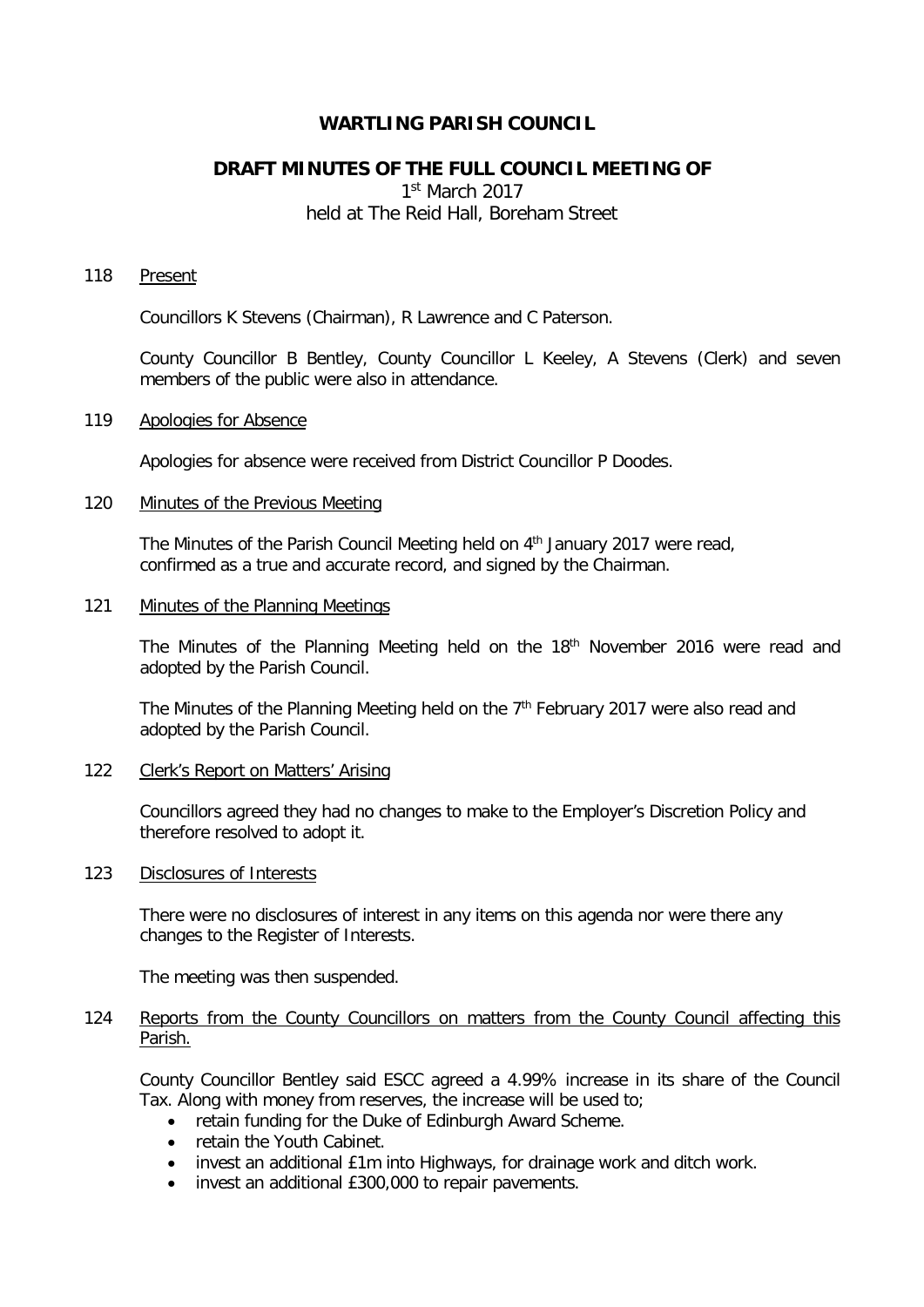- set aside a further £150,000 for the Community Match Project.
- target Anti-Social behaviour.
- invest more money in education.

County Councillor Bentley also dispelled recent press reports that the Police and Crime Commissioner has been arrested. He said she has not. The case, which is about her election expenses, is currently with the Crime Prosecution Service.

County Councillor Keeley said;

- Central Government wants County Councils to be self-financing.
- business rates are increasing which could force more people to shop on-line.
- more infrastructure is needed to cope with the increased housing.
- Southern Water will not be able to upgrade their works until 2022, meanwhile on site drainage systems could cause problems in our rivers.
- there seems to be an increase in the number of telephone scams and he warned residents to be vigilant.

#### 125 Report from the District Councillor on matters from the County Council affecting this Parish.

There was no report from the District Councillor on this occasion.

#### 126 Questions from Members of the Public

Mr Hassell asked the County Councillor to make sure that when Highways clear the gulleys they also clear the grips. He said the rubbish is currently left on verges and needs to be dealt with safely and legally. County Councillor Bentley confirmed this is being targeted. Councillor Stevens suggested Highways should work with the Clerks on this.

The meeting was then re-opened.

### 127 Reports

a) Planning – There has been one Planning Meeting since the last Full Council Meeting. The following Planning Applications were commented on;

WD/2017/0075/F – Sharwood, Boreham Lane – Proposed single storey rear extension to provide a larger kitchen – Wartling Parish Council has no objections to this application which Councillors feel enhances the property.

WD/2016/3083/LB and WD/2016/3081/FA – Wheelwright Cottage, Horsewalk, Wartling – Proposed extension and changes to internal layout – Wartling Parish Council has no objections to this application as long as it complies with the Listed Building requirements.

. WD/2016/2990/RM – Harris Brothers, Starr Garage, Boreham Hill – Reserved matters pursuant to outline application WD2013/2079/O (Demolition of existing buildings and proposed development of six market houses with associated parking and landscaping) – Wartling Parish Council has no objections to the landscaping proposals but Councillors feel there should be additional parking spaces or perhaps garages as there is already a parking problem in Boreham Lane.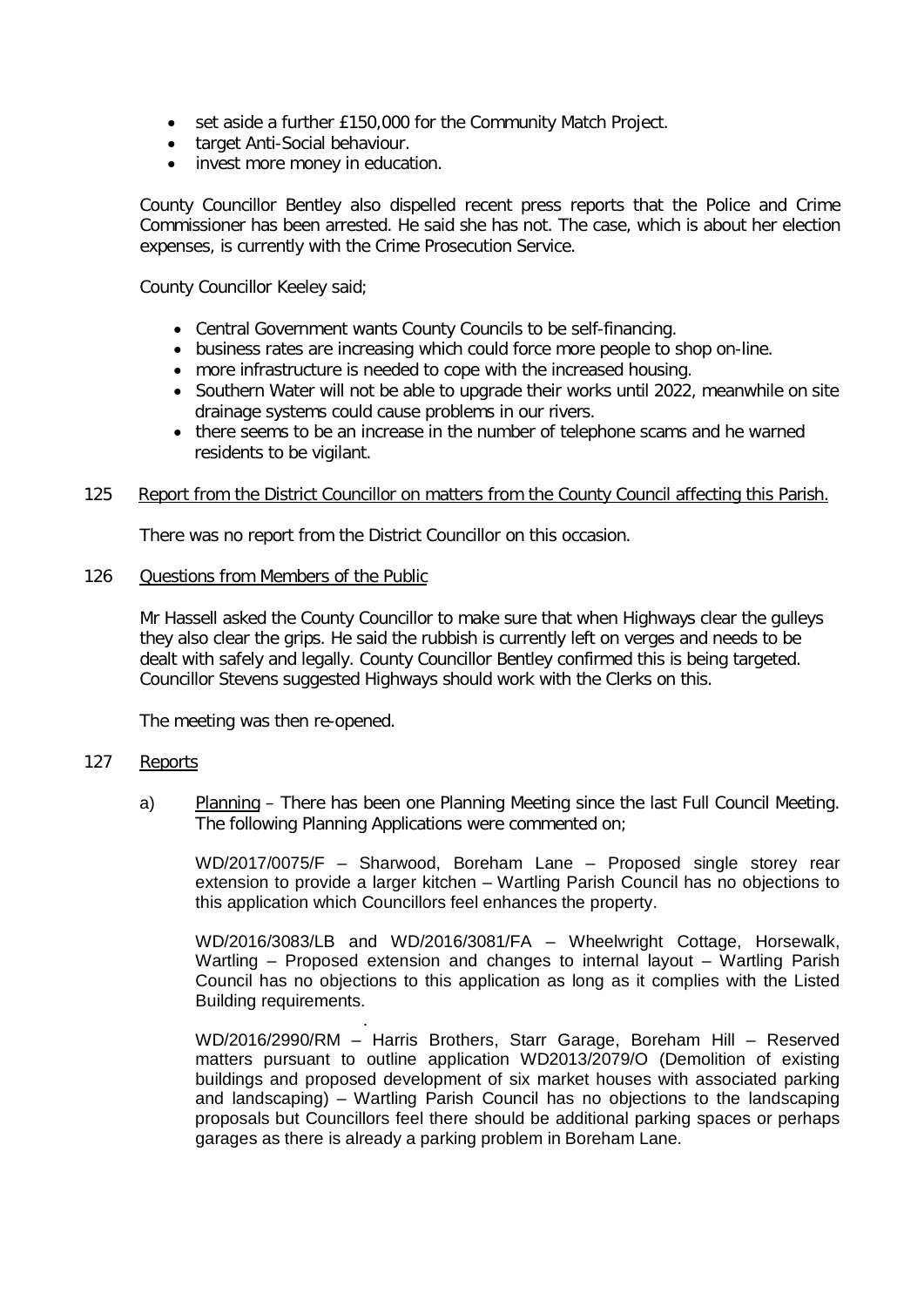# b) Environment North

There was nothing new to report on this occasion.

# c) Footpaths

Councillor Lawrence asked whether the path has been cleared at Batt's Hill. The Parish Council understands it has been.

## d) Environment South

There was nothing new to report on this occasion.

# e) Highways

Councillor Lawrence has reported more potholes in Wartling Road to ESCC Highways. He will also report one by Hoads Hill House and another at the Boreham Street end of Wartling Road.

f) Police

 Councillor Stevens reported that the law on mobile phone use while driving has changed this month and now carries a six-point penalty, a £200 fine and the potential for a driving ban.

# g) Communication

Councillor Lawrence encouraged residents to sign up to a new service which is being offered by BT. Called BT Call Protect, the new service allows customers to blacklist and stop nuisance calls.

# h) Speedwatch

The Speedwatch Team met in February and noted 5 offenders. They will meet again in March.

It was also noted the Community Speedwatch is expanding and will now cover East and West Sussex, Surrey and Kent.

**Trees** 

A dead tree was reported on the verge outside Torvean House in Boreham Street and another tree was reported to have fallen on the bank by the church at Wartling.

Councillor Paterson will carry out a site visit and action accordingly.

### 128 Reports from Outside Meetings and Courses

Councillor Stevens attended a recent ESCC Partners' Meeting where members were updated on the ESCC budget and its implications.